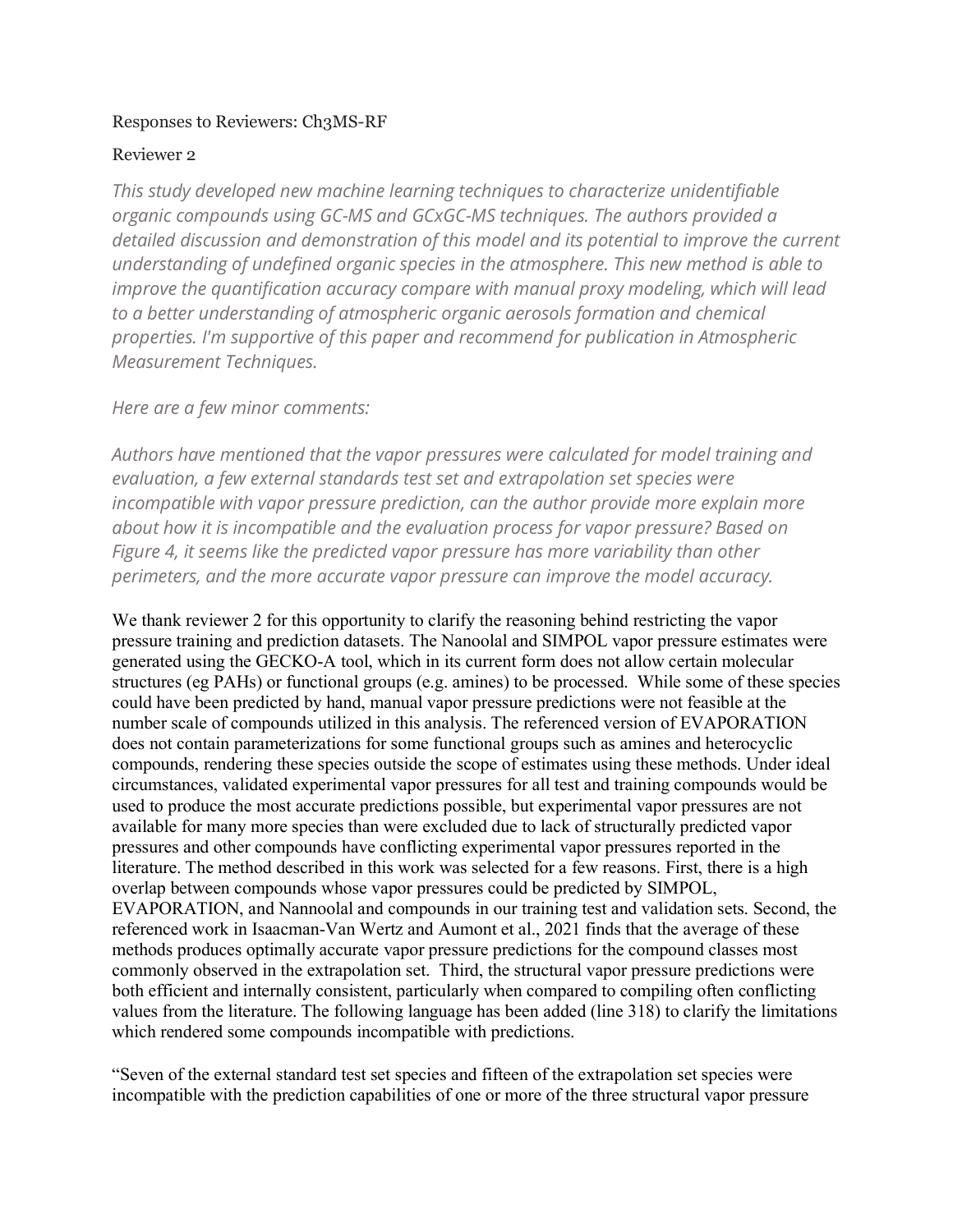prediction methods (most frequently due to functional group types for which the models are not parameterized) and were therefore not utilized in performance analysis."

*Author mentioned that the model underestimated the high carbon oxidation state region and the high carbon number region, but there is no predicted data shown in the plot? it also seems like the model is a little bit overpredicted for the carbon number region between 20 and 30, can author comment on that?*

Thank you so much for this very helpful note- we intended to state that the high carbon oxidation state compounds (which have low carbon numbers) have underpredicted carbon oxidation states, and that the high carbon number compounds (which have low carbon oxidation states) have underpredicted carbon oxidation states- however this was unclear and we see how this may have been interpreted as referring to compounds that have both high carbon number and high carbon oxidation state, of which there were none. The wording has now been altered (line 498) to clarify that these are independent observations and not descriptive of any group of compounds.

"This is apparent in both the high  $\overline{OS_c}$  region and the high carbon number regions of the  $\overline{OS_c}$ - $n_c$  space, where high carbon oxidation states and high carbon numbers were each independently underpredicted."

For the compounds in the region between carbon number 20 and 30, while the distribution of predicted values in this region is higher than observed, this effect is primarily caused by the underprediction of carbon numbers, as now clarified in the description of Figure 5. This is to say, the predicted points are shifted to the right of the true properties positions for those compounds rather than shifted up. We believe that the clarification regarding underprediction of carbon numbers for high carbon number species now clarifies this point.

> "As illustrated in Figure 5, the real and predicted chemical properties spaces for the ambient data set indicate both strengths and weaknesses for this application of chemically properties modelling. As noted earlier, random forest modelling does not extrapolate and has a tendency to underpredict property extremes. This is apparent in both the high  $\overline{OS_c}$  region and the high carbon number regions of the  $\overline{OS_c}$ -n<sub>c</sub> space, where high carbon oxidation states and high carbon numbers were each independently underpredicted. These errors could be moderated by adding more oxygenated species and higher carbon number species to the external standard, which would provide the model with more information to predict properties in these regions."

*Does this model capable of any GC-MS system or is there any specific requirement for the instrument? Can author add some discussion of the limitation of this model as well?*

Thank you for this comment, which is highly aligned with similar questions from Reviewer 1. To better address appropriate considerations in adapting this technique to different instruments and for incorporating data produced by multiple instruments and techniques, we have now added section 5.3 *Considerations for Adaptation Across Instruments and Methods* and figure 8, reproduced below.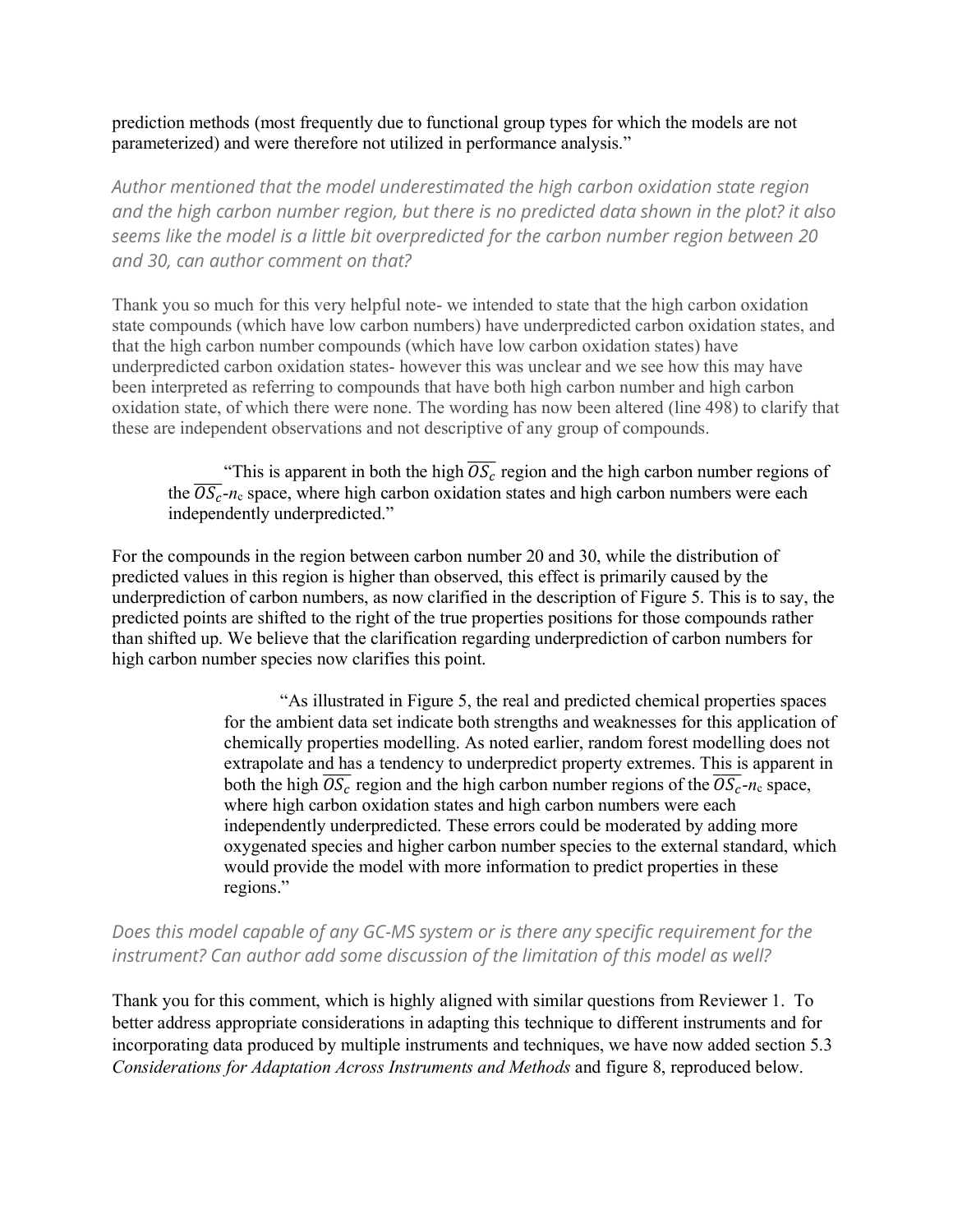## **5.3 "Considerations for Adaptation Across Instruments and Methods**

The approach presented in this work prioritizes continuity between training, test, and sample data by exclusively training the model on data produced by a single instrument using a standardized methodology. This approach was selected to ensure that the patterns identified by Ch3MS-RF modelling in the training data were as directly relevant as possible to the unidentifiable sample compounds of interest. However, in some cases, accumulation of a representative external standard spanning the entire feature domain of unidentifiable compounds of interest may not be practical or possible. Electron ionization (70 eV) mass spectrometry is an extremely well characterized and consistent technique, but chromatographic retention times and indices can vary. In order for data produced by multiple instruments and techniques to be integrated within Ch3MS-RF, it is therefore important to establish the tolerance of prediction performance to drifts in retention index.

To test sensitivity to retention index or retention time shifts across instruments and methods, the vapor pressure, carbon number,  $\overline{OS_c}$ , and O:C of the external standard test set compounds were predicted using retention index inputs that were shifted from their observed retention indices. A broad range of shifts from -200 (indicating the equivalent of a two-carbon number shift, for example if in the test sample heptadecane were to elute at the time that pentadecane eluted in the training standard run) to  $+200$  were tested (including -200, -150, -100, -50, -25,  $+25$ ,  $+50$ ,  $+100$ , +150, +200). A new mean average error was calculated for each set of predictions based on the shifted retention indices and compared to the unshifted mean average error to calculate the % increase in mean average error as a function of test set retention index shift. These results are visualized in Figure 8. The two measures of oxidation,  $OS_c$  and O:C were relatively insensitive to retention index shifts, as their mean average errors increased by less than 10% at a retention index shift of  $\pm 200$  and by  $\leq 5\%$  within retention index shifts of  $\pm 100$ . Carbon number and vapor pressure predictions were more sensitive to retention index shifts, as would be expected given that retention times are more directly physically related to these two properties. At retention index shifts of + 200, mean average error of carbon number prediction increased by 44%, while a shift of -200 produced vapor pressure predictions that increased by 39%, both of which significantly decrease the utility of the produced predictions. However, within retention index shifts of  $\pm 100$ , increases in vapor pressure and carbon number prediction errors are modest, with all calculated MAE % error increases < 10%, with the exception of a 12% increase in error for vapor pressure predictions at a retention index shift of -100. Vapor pressure prediction in fact appears to slightly improve at shifts of  $\pm$  25-50, but these improvements are extremely modest (<3%), are attributable to the generally higher uncertainties in vapor pressure prediction, and are not significantly different from predictions produced at a retention index shift of 0. Reported n-alkane normalized kovats indices of compounds within standardized column types (semistandard non-polar, standard nonpolar, etc.) typically vary by <50, meaning that where methodologies allow test compound kovats or retention indices to be calculated, predictions utilizing training data from instruments and analysis protocols not used on the test samples are likely to be robust, particularly for O:C and  $\overline{OS_c}$ . For methodologies that do not use internal standards and that cannot otherwise easily yield kovats indices, protocols using similar columns and temperature ramps would likely produce retention times that could be substituted for retention indices in the Ch3MS-RF methodology. This approach would be usable across multiple instrumentations, provided it could be established that